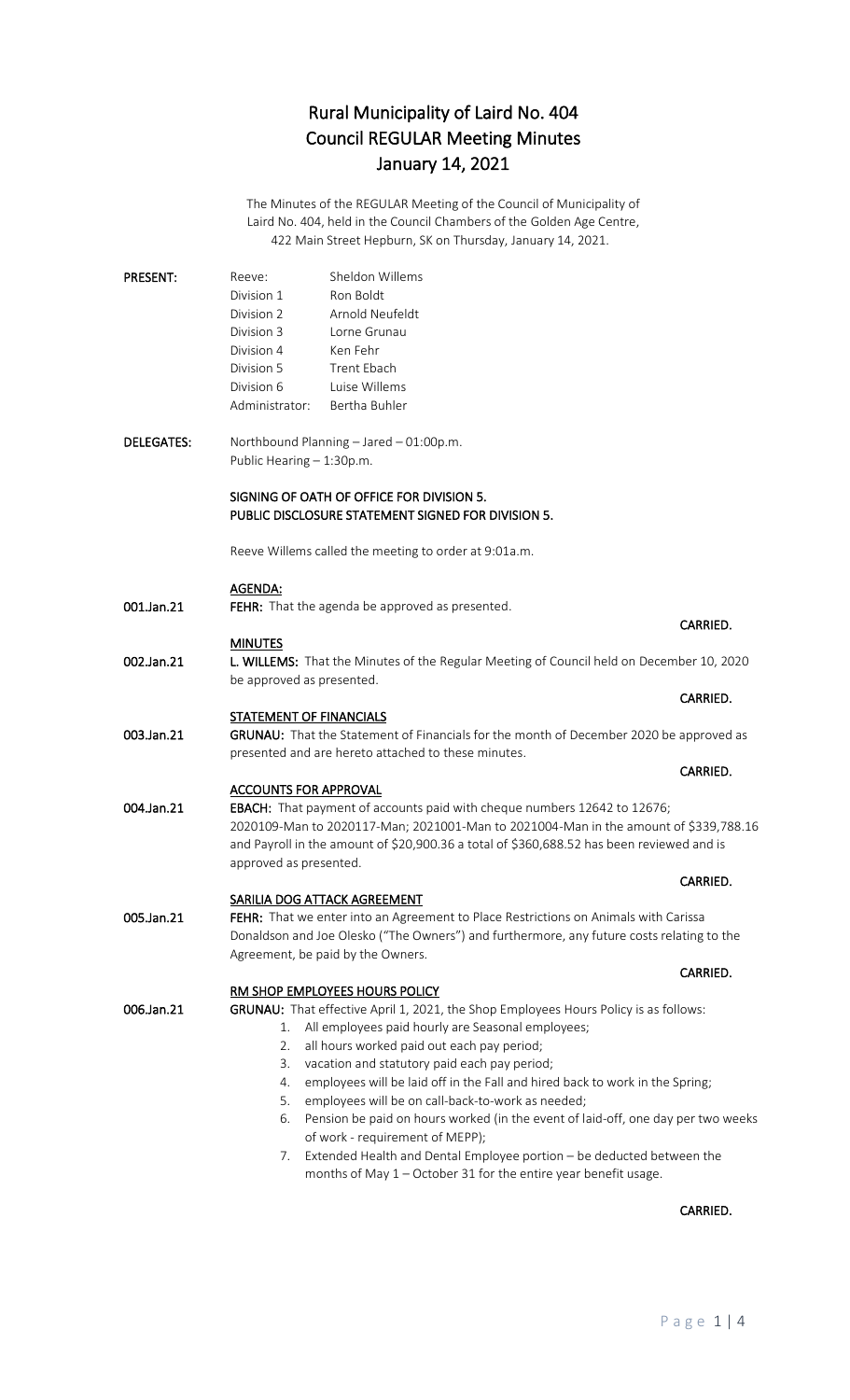ADMINISTRATOR 2021 SALARY

| 007.Jan.21 |      | NEUFELDT: That the Administrator's salary for 2021 be \$78,435.56, as suggested by the SARM<br>and RMAA Board of a 2.5% increase. |                                                                                                                                     |           |                        |
|------------|------|-----------------------------------------------------------------------------------------------------------------------------------|-------------------------------------------------------------------------------------------------------------------------------------|-----------|------------------------|
|            |      |                                                                                                                                   |                                                                                                                                     |           | UNANIMOUSLY CARRIED.   |
|            |      |                                                                                                                                   | <b>TAX ENFORCEMENT PROCEEDINGS:</b>                                                                                                 |           |                        |
| 008.Jan.21 |      |                                                                                                                                   | L. WILLEMS: THAT TAXervice be authorized under s22(1) of The Tax Enforcement Act on or after                                        |           |                        |
|            |      |                                                                                                                                   | January 25, 2021 to commence proceedings to request title with respect to the following                                             |           |                        |
|            |      | described lands:                                                                                                                  |                                                                                                                                     |           |                        |
|            | Roll | 65200                                                                                                                             | BLK/PAR D-PLAN 62S02679 EXT 2                                                                                                       | Title No. | 147203962              |
|            | Roll | 253100                                                                                                                            | BLK/PAR A-PLAN 102068513 EXT 0                                                                                                      | Title No. | 141826844              |
|            | Roll | 359000                                                                                                                            | BLK/PAR B-PLAN 101724038 EXT 165<br>BLK/PAR C-PLAN 101724038 EXT 166                                                                | Title No. | 140195493<br>140195459 |
|            | Roll | 677100                                                                                                                            | BLK/PAR A-PLAN 96PA14880 EXT 1                                                                                                      | Title No. | 128461372              |
|            | Roll | 763100                                                                                                                            | BLK/PAR B-PLAN 101926289 EXT 0                                                                                                      | Title No. | 135114533              |
|            | Roll | 942000                                                                                                                            | BLK/PAR FF-PLAN 83PA21641 EXT 1                                                                                                     | Title No. | 146973819              |
|            |      |                                                                                                                                   |                                                                                                                                     |           | CARRIED.               |
|            |      |                                                                                                                                   | MUNISOFT PUBWORKS UPGRADE                                                                                                           |           |                        |
| 009.Jan.21 |      |                                                                                                                                   | FEHR: That we upgrade the current Pub Works 3150 to Pub Works Standard Program version<br>from MuniSoft in the amount of \$3000.00. |           |                        |
|            |      |                                                                                                                                   |                                                                                                                                     |           | CARRIED.               |
|            |      |                                                                                                                                   | <b>WCB CERTIFICATE OF ACHEVEMENT</b>                                                                                                |           |                        |
| 010.Jan.21 |      |                                                                                                                                   | L. WILLEMS: That we have received and acknowledge the WCB Certificate of Achievement and                                            |           |                        |
|            |      |                                                                                                                                   | the Firm Rate of \$1.20 per \$100 of assessable payroll for 2021.                                                                   |           |                        |
|            |      |                                                                                                                                   |                                                                                                                                     |           | CARRIED.               |
| 011.Jan.21 |      | <b>UNPAID TAXES</b>                                                                                                               | BOLDT: That Stephen Schultz's Development Permit from 2017 outstanding amount of                                                    |           |                        |
|            |      |                                                                                                                                   | \$4,375.00 be registered to title.                                                                                                  |           |                        |
|            |      |                                                                                                                                   |                                                                                                                                     |           | CARRIED.               |
|            |      |                                                                                                                                   | PCO APPOINTMENTS FOR CLUBROOT SURVEY                                                                                                |           |                        |
| 012.Jan.21 |      |                                                                                                                                   | <b>NEUFELDT:</b> That we appoint all six PCO divisions for the Clubroot Survey in 2021.                                             |           |                        |
|            |      |                                                                                                                                   |                                                                                                                                     |           |                        |
|            |      |                                                                                                                                   |                                                                                                                                     |           | CARRIED.               |
|            |      |                                                                                                                                   | <b>SARM BROADBAND SUPPORT LETTER</b>                                                                                                |           |                        |
| 013.Jan.21 |      | February 19, 2021.                                                                                                                | GRUNAU: That we support and submit a copy of the SARM Broadband Support letter dated                                                |           |                        |
|            |      |                                                                                                                                   |                                                                                                                                     |           | CARRIED.               |
|            |      |                                                                                                                                   | <b>HUDSON BAY ROUTE MEMBERSHIP</b>                                                                                                  |           |                        |
| 014.Jan.21 |      |                                                                                                                                   | FEHR: That we renew the Hudson Bay Route Association membership fee for 2021 in the                                                 |           |                        |
|            |      | amount of \$300.00.                                                                                                               |                                                                                                                                     |           |                        |
|            |      |                                                                                                                                   |                                                                                                                                     |           | CARRIED.               |
|            |      |                                                                                                                                   | FOREMAN'S WRITTEN/VERBAL REPORT received at 11:00A.M. - 12:06P.M.                                                                   |           |                        |
|            |      |                                                                                                                                   | RECESSED FOR LUNCH AT 12:07P.M.                                                                                                     |           |                        |
|            |      |                                                                                                                                   | RECONVENED AT 1:00P.M.                                                                                                              |           |                        |
|            |      |                                                                                                                                   |                                                                                                                                     |           |                        |
|            |      |                                                                                                                                   | Delegate Jared Stephenson of Northbound Planning reporting was received at 01:01p.m.-                                               |           |                        |
|            |      |                                                                                                                                   | 2:25p.m. Items addressed were the following:                                                                                        |           |                        |
|            |      | 1.                                                                                                                                | Star Quality Homes Hydro plan review - pending;                                                                                     |           |                        |
|            |      | 2.                                                                                                                                | Pioneer Meats Development permit;                                                                                                   |           |                        |
|            |      | 3.                                                                                                                                | Ryan's Development/Building Permit - Bylaw adopted;                                                                                 |           |                        |
|            |      | 4.<br>5.                                                                                                                          | Parkside School - Heritage Site update;<br>Silver Willows - granny suite;                                                           |           |                        |
|            |      |                                                                                                                                   |                                                                                                                                     |           |                        |

- 6. MacDougall/McGill/Tremblay Dev/Bldg permitting in Sarilia;
- 7. Fehr Development permit; and
- 8. Sarilia moratorium removed upon bylaw approved by Ministry.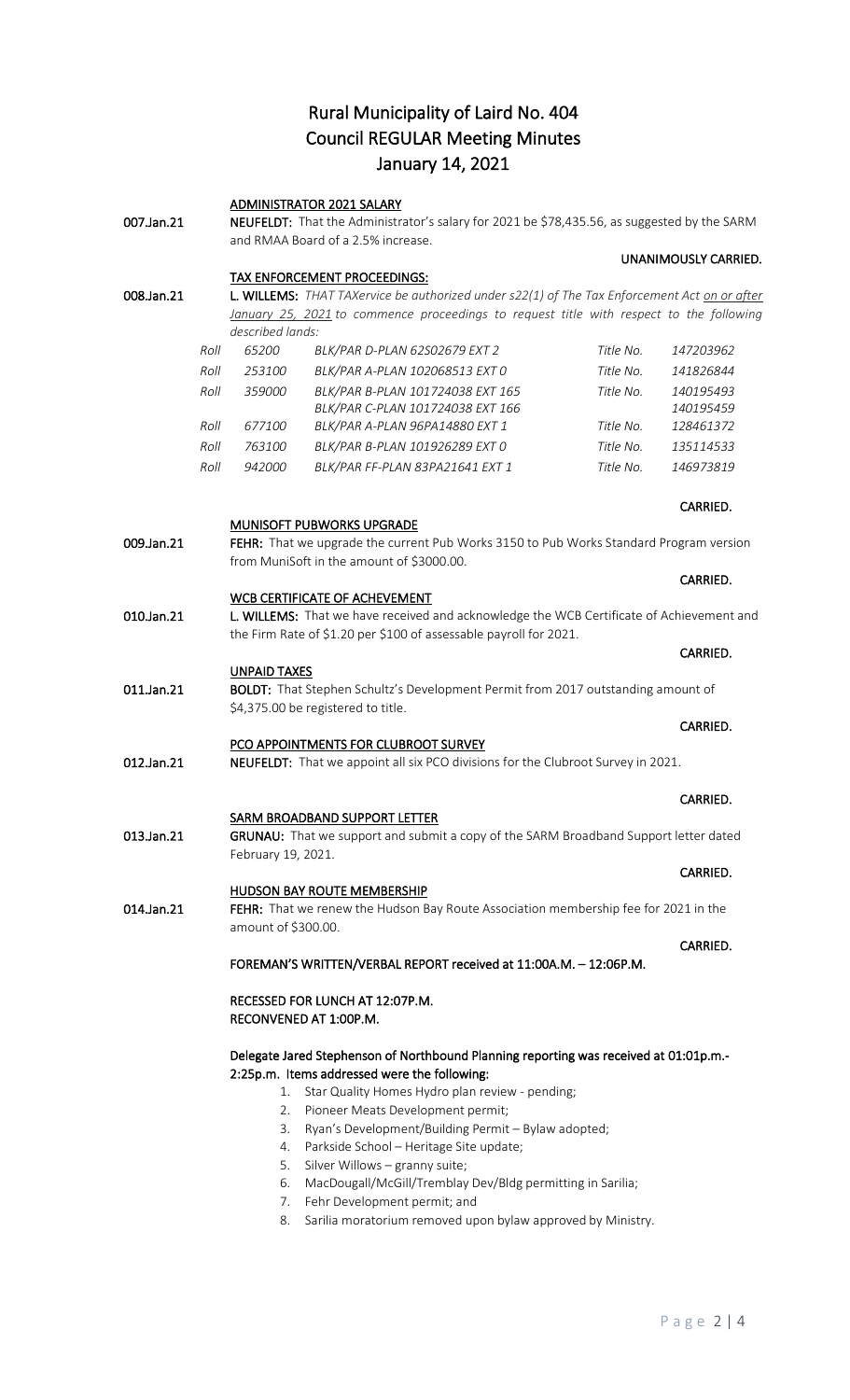#### PARKER SCHOOL SITE

015.Jan.21 NEUFELDT: That we authorize Northbound Planning and the Administrator to begin the process of designating Parker School site as a Heritage Site and all costs incurred to be paid by the Developer.

**CARRIED. CARRIED.** 

**CARRIED.** The contract of the contract of the contract of the contract of the contract of the contract of the contract of the contract of the contract of the contract of the contract of the contract of the contract of the

**CARRIED.** The contract of the contract of the contract of the contract of the contract of the contract of the contract of the contract of the contract of the contract of the contract of the contract of the contract of the

**CARRIED.** The contract of the contract of the contract of the contract of the contract of the contract of the contract of the contract of the contract of the contract of the contract of the contract of the contract of the

#### SARILIA ESTATES DEVELOPMENT MORATORIUM

016.Jan.21 L. WILLEMS: That the moratorium for Sarilia Estates on building permits be removed pending the Ministry's approval of Bylaw No. 06-2020, being a Zoning Bylaw amendment.

#### FIRST READING BYLAW NO. 01-2021 ZB AMENDMENT

017.Jan.21 GRUNAU: That Bylaw No. 01-2021, being a Zoning Bylaw No. 06-2008 amendment, be read for the First Reading.

## PUBLIC NOTICE BYLAW NO. 01-2021

018.Jan.21 BOLDT: That we approve Northbound Planning and RM Administration to proceed with the Public notice process for Bylaw No. 01-2021.

#### PUBLIC HEARING FROM 1:30P.M. – 1:45P.M. FOR ZONING BYLAW NO. 07-2020 AMENDMENT. No discretionary letter responses were received.

#### SECOND READING BYLAW NO. 07-2020

019.Jan.21 L. WILLEMS: That Bylaw No. 07-2020, being an amendment bylaw to Zoning Bylaw No. 06-2008, be read for the Second Reading.

#### THIRD READING BYLAW NO. 07-2020

020.Jan.21 FEHR: That Bylaw No. 07-2020, being an amendment bylaw to Zoning Bylaw No. 06-2008, be read for the Third Reading and Adopted.

### KEN FEHR DECLARED CONFLICT OF INTEREST AND LEFT COUNCIL CHAMBERS AT 2:05P.M.

#### DRAFTING BYLAW NO. 02-2021

021.Jan.21 S. WILLEMS: That Northbound Planning and Administrator proceed with drafting Bylaw No. 02-2021, being an amendment to Zoning Bylaw No. 06-2008 in the Agriculture Residential farm yard site size.

#### EXPENSES TO BYLAW NO. 02-2021 AMENDMENT

022.Jan.21 GRUNAU: That costs incurred to amending Bylaw No. 02-2021, be split 50/50 between the RM and Applicant.

#### JARED STEPHANSON LEFT THE MEETING AT 2:40P.M. KEN FEHR RETURNED TO COUNCIL CHAMBERS AT 2:42P.M.

#### AGRICULTURAL BUILDINGS PERMITTING

023.Jan.21 EBACH: That any agricultural building development permit be charged at a fee of \$50.00.

#### PRIMARY WEIGHT PERMITS

024.Jan.21 S. WILLEMS: That all primary weight trucking related to RM landowners for agricultural use be exempt from permitting.

#### ASSET MANAGEMENT-FCM TRAINING DATES

025.Jan.21 S. WILLEMS: That we set the following dates for asset management training with Northbound Planning as follows:

- 1. January 21, 2021;
- 2. February 18, 2021;
- 3. March 18, 2021; and
- 4. April 25, 2021.

Furthermore, all times are from 9:00a.m. - 4:00p.m. CARRIED.

**CARRIED.** The contract of the contract of the contract of the contract of the contract of the contract of the contract of the contract of the contract of the contract of the contract of the contract of the contract of the

## **CARRIED. CARRIED.**

### **CARRIED.** The contract of the contract of the contract of the contract of the contract of the contract of the contract of the contract of the contract of the contract of the contract of the contract of the contract of the

#### **CARRIED.** The contract of the contract of the contract of the contract of the contract of the contract of the contract of the contract of the contract of the contract of the contract of the contract of the contract of the

## CARRIED.

#### **CARRIED.** The contract of the contract of the contract of the contract of the contract of the contract of the contract of the contract of the contract of the contract of the contract of the contract of the contract of the